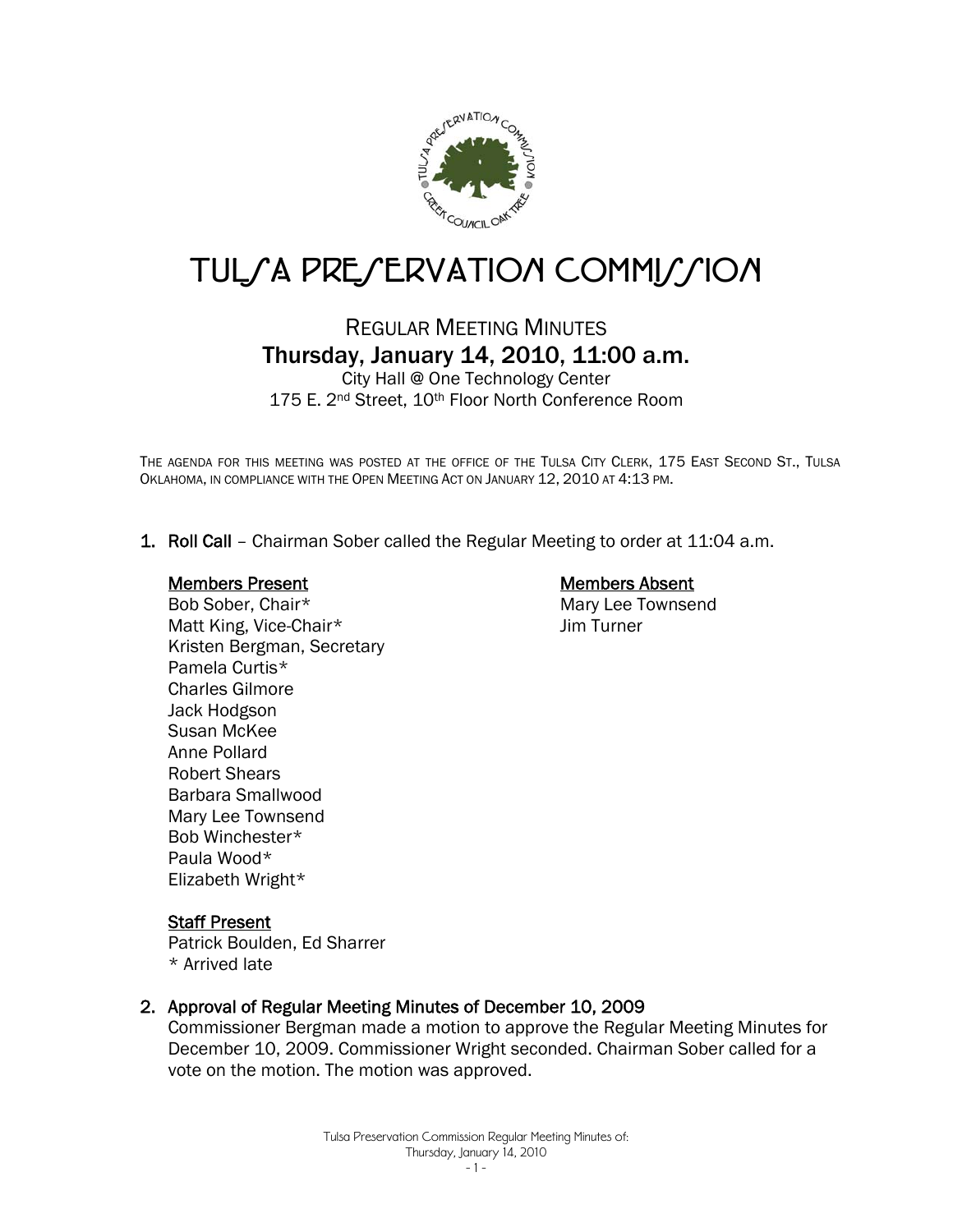| In Favor     | Opposed | Abstaining | <b>Not Present</b> |
|--------------|---------|------------|--------------------|
| 1. Bergman   | None    | None       | 1. King            |
| 2. Curtis    |         |            | 2. Townsend        |
| 3. Gilmore   |         |            | 3. Turner          |
| 4. Hodgson   |         |            | 4. Winchester      |
| 5. McKee     |         |            |                    |
| 6. Pollard   |         |            |                    |
| 7. Shears    |         |            |                    |
| 8. Smallwood |         |            |                    |
| 9 Sober      |         |            |                    |

- 
- 10. Wood
- 11. Wright

### 3. Committee Reports

- A. Historic Preservation Committee No report.
- B. Rules and Regulations Committee No report.
- C. Outreach Committee

Commissioner Bergman announced that the next Outreach Committee meeting would be held Thursday, January 21 at 11:30am at Eloté. A major topic of the meeting will be the upcoming Realtor Education Program, tentatively scheduled for March. Bergman and Commisioner Hodgson encouraged all interested Commissioners to attend the Committee meeting.

### 4. Chair Report

### A. Items for Discussion at TPC Retreat on January 23, 2010

Chairman Sober reported that the Commissioners would discuss several suggestions from Nore Winter's Strategic Preservation Plan on how the TPC can streamline its procedures. The Retreat will take place on Saturday, January 23, from 9:00am to noon at the office of Commissioner Turner (Cyntergy, 320 S. Boston Avenue, 12th Floor).

#### 5. Staff Report

No report.

- 6. Absence Report No report.
- 7. Other Business

No other business.